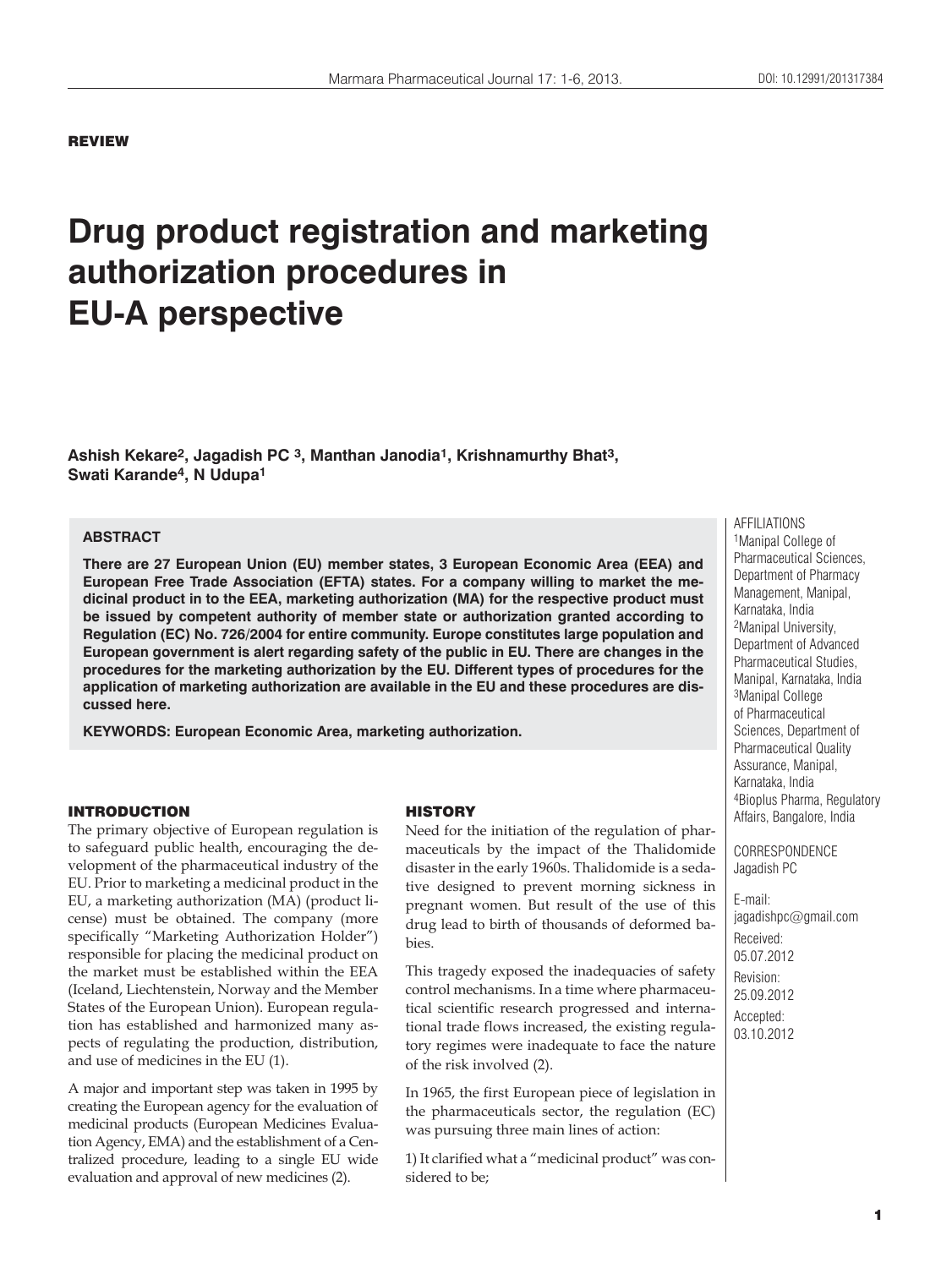2) A drug would be approved for marketing, if it shows its safety, effectiveness and therapeutic value with proper documentation;

3) Laid down a number of common rules guiding testing requirements and labeling (2-3).

After this in 1975, a new wave of legislative intervention came and regulation (EC) approved three changes:

1) It developed a set of detailed common rules to standardize the tests and trials that medicinal products were subject to in the European Community.

2) A multi-state mutual recognition procedure was established, whereby a company which had received authorization to market a certain medicine in a Member State could seek the recognition of that authorization in at least five other Member States.

3) A Committee for Proprietary Medicinal Products (CPMP), including representatives of the Commission and national authorities, was created with the objective of supervising the multi-state application process and submit an opinion on whether medicines subject to that procedure complied with the requirements laid down by Council Directive 65/65/EEC (2).

Formal procedure as per Directive 75/319/EEC marketing authorization of medicinal product was; 120 days: Examination of application, member state concerned could raise reasoned objective, 60 days: Opinion of Committee for Proprietary Medicinal Products, 30 days: Statement of member states concerned on their position.

By this procedure, 41 dossiers were filed from 1978 to 1985, which covers a total of 253 individual applications made to 5 member states or more. This is shown in Table 1.

In this as per respective country, dossiers are:

|             | <b>TABLE 1.</b> Dossiers filed between 1978 to 1985. |                    |  |
|-------------|------------------------------------------------------|--------------------|--|
| Country     | <b>Dossier</b>                                       | <b>Application</b> |  |
| <b>UK</b>   | 16                                                   | 18                 |  |
| France      | $\overline{7}$                                       | 15                 |  |
| Denmark     | $\overline{7}$                                       | 28                 |  |
| Germany     | 5                                                    | 25                 |  |
| Belgium     | 5                                                    | 33                 |  |
| Ireland     | 1                                                    | 24                 |  |
| Luxembourg  |                                                      | 37                 |  |
| Netherlands |                                                      | 35                 |  |
| Italy       | $\sim$                                               | 28                 |  |
| Greece      |                                                      | 12                 |  |

Out of 253 applications 175 got marketing authorization and 63 are definite refusals (2,4).

In 1986 multi-state procedure was introduced by Directive 83/570/ EEC, the council reformed many important aspect of the previous procedure which has been established by Directive 75/319/EEC.

Changes made were,

- 1. Member states must in future take into due consideration the initial authorization, save in exceptional cases when they refer reasoned objectives to the opinion of the committee.
- 2. To make the procedure more attractive and effective, the minimum member states concerned has been reduced from 5 to 2, and firms have at their disposal direct access to the committee.

3. To reach a decision with full knowledge of all the aspects, the concerned member states have at their disposal a detailed description of the content of the initial authorization in the form of a "Summary of Product Characteristics" as well as critical evaluation report prepared by the original country, at least in the case of new medicines.

Result of this all change in the procedure is that, in between 1986 to Feb. 1988 the numbers of dossiers submitted were 36 which cover 198 individual national applications, which is more as compared to previous applications (4). This is shown in Table 2 below.

| <b>TABLE 2.</b> Dossiers filed between 1986 to 1988 after changes in procedure. |                |                    |  |
|---------------------------------------------------------------------------------|----------------|--------------------|--|
| Country                                                                         | <b>Dossier</b> | <b>Application</b> |  |
| UK                                                                              | 14             | 13                 |  |
| France                                                                          | 9              | 12                 |  |
| Denmark                                                                         | $\overline{c}$ | 16                 |  |
| Germany                                                                         | 5              | 21                 |  |
| Belgium                                                                         | $\overline{c}$ | 23                 |  |
| Ireland                                                                         | 3              | 12                 |  |
| Luxembourg                                                                      | $\overline{a}$ | 22                 |  |
| Netherlands                                                                     |                | 19                 |  |
| Italy                                                                           | 1              | 21                 |  |
| Greece                                                                          | $\blacksquare$ | 21                 |  |
| Spain                                                                           | $\blacksquare$ | 18                 |  |

### OBJECTIVES

This paper was prepared with the following objectives.

- To understand Marketing Authorization procedures and types of applications.
- Selection of the process and basic requirements to get medicinal product into the EU market.
- The structure of Marketing Authorization process according to EU.

### RESEARCH METHODOLOGY

### *Type of Study*

This was an exploratory study to understand the Drug Registration and Marketing Authorization Procedures in EU.

### *Data Collection*

The study is based mainly on the basis of data collected from various sources like various regulatory agencies such as EMA, European Economic Council (EEC) etc. The data was also collected from available literature in journal articles published.

### **DISCUSSION**

**PROCEDURES FOR MARKETING AUTHORIZATION OF MEDICINAL PRODUCTS IN EU MARKET:**

- 1. CENTRALIZED PROCEDURE
- 2. MUTUAL RECOGNITION PROCEDURE
- 3. DECENTRALIZED PROCEDURE
- 4. NATIONAL PROCEDURE (5).

### 1. CENTRALIZED PROCEDURE

As per the regulation (EC) No 726/2004, Centralized procedure is describe for marketing application of medicinal products, for which only one application, single evaluation and single authorization required for marketing medicinal product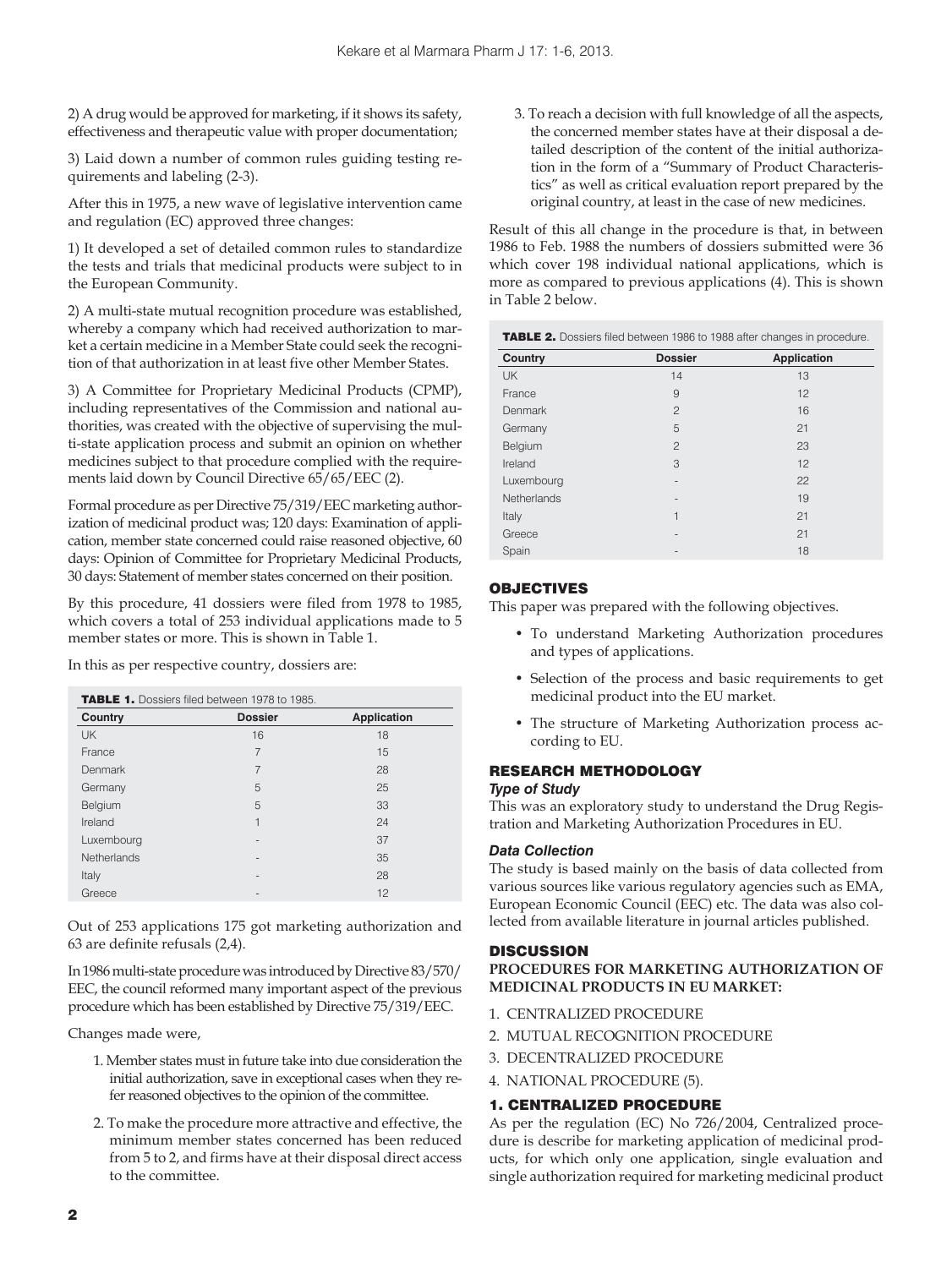

FIGURE 1. Application Process for medicinal products

into entire community market. By this procedure medicinal product can be put into all member states.

Application for this type of authorization is directly send to EMA (6-7).

Applications of medicinal product are processed by following ways, which is shown in Figure 1 (6,8-9).

#### *Admissibility of application*

At least 7 month before the submission of application, applicant should inform EMA about the submission of application and give estimate of month of application. After discussion with the Committee for medicinal products for human use (CHMP), EMA will inform applicant for whether application is acceptable or not. If applicant is willing to apply for multiple applications then applicant must inform EMA about the submission before at least 4 months.

Before actual start of procedure rapporteur and corapporteur are appointed by the CHMP members and EMA (6).

#### *Dossier*

Dossier submitted to EMA and rapporteur, co-rapporteur both parallel.

1 full copy of dossier,

2 additional copy of module 1 & 2 including draft Summary of product characteristics (SmPC), labeling and package leaflet (PL) in English,

1 electronic copy of module 1 & 2 (6).

### *Payment of fees*

Payment of fees should be done within 45 days of notification. The invoice will be sent to the billing address indicated by the applicant and will contain clear details of the product and procedures involved, the type of fee, the amount of the fee, the bank account to where the fee should be paid and the due date for payment (6).

### *Conditional marketing authorization*

Request for accelerated assessment can be submitted at any time of prior to the submission of application. Applicant can apply for accelerated assessment procedure if he proves that the medicinal product is in major public health interest and therapeutically effective. Request has to be send within 10 working days in advance of the actual start of the evaluation procedure.

The timetable for the accelerated procedure is reduced to 150 days (6).

### *Renewal of marketing authorization*

After marketing authorization expiry if applicant wants to continue sale the drug into the market then renewal of the marketing authorization is important. For the renewal of the marketing authorization applicant must apply before six month advance of the expiry of medicinal product in market. For this procedure required fees should submit within 45 days of notification date (6).

Schematic representation of Centralized procedure (6):

#### DAY ACTION

| ונע | ACIUN                                                                                                                                                |
|-----|------------------------------------------------------------------------------------------------------------------------------------------------------|
| 1   | Start of the marketing authorization procedure.                                                                                                      |
| 80  | Receipt of assessment report from rapporteur and co-rapporteur<br>and EMA send this assessment report to applicant as a preliminary<br>conclusion.   |
| 100 | Rapporteur, Co-Rapporteur other CHMP members and EMA receive<br>comments from Members of the CHMP (incl. peer reviewers).                            |
| 115 | Receipt of draft list of questions from Rapporteur and Co-<br>Rapporteur, as discussed with the peer reviewers, by CHMP<br>members and FMA           |
| 120 | CHMP adopts the list of questions as well as the overall<br>conclusions and review of the scientific data to be sent to the<br>applicant by the EMA. |
|     | <b>CLOCK STOP</b> (for Good Manufacturing Practice (GMP)/Good<br>Laboratory Practice (GLP)/Good Clinical Practice (GCP) inspection)                  |

121 Submission of the responses, including revised summary of product characteristics labeling and package leaflet texts in English, and restart of the clock.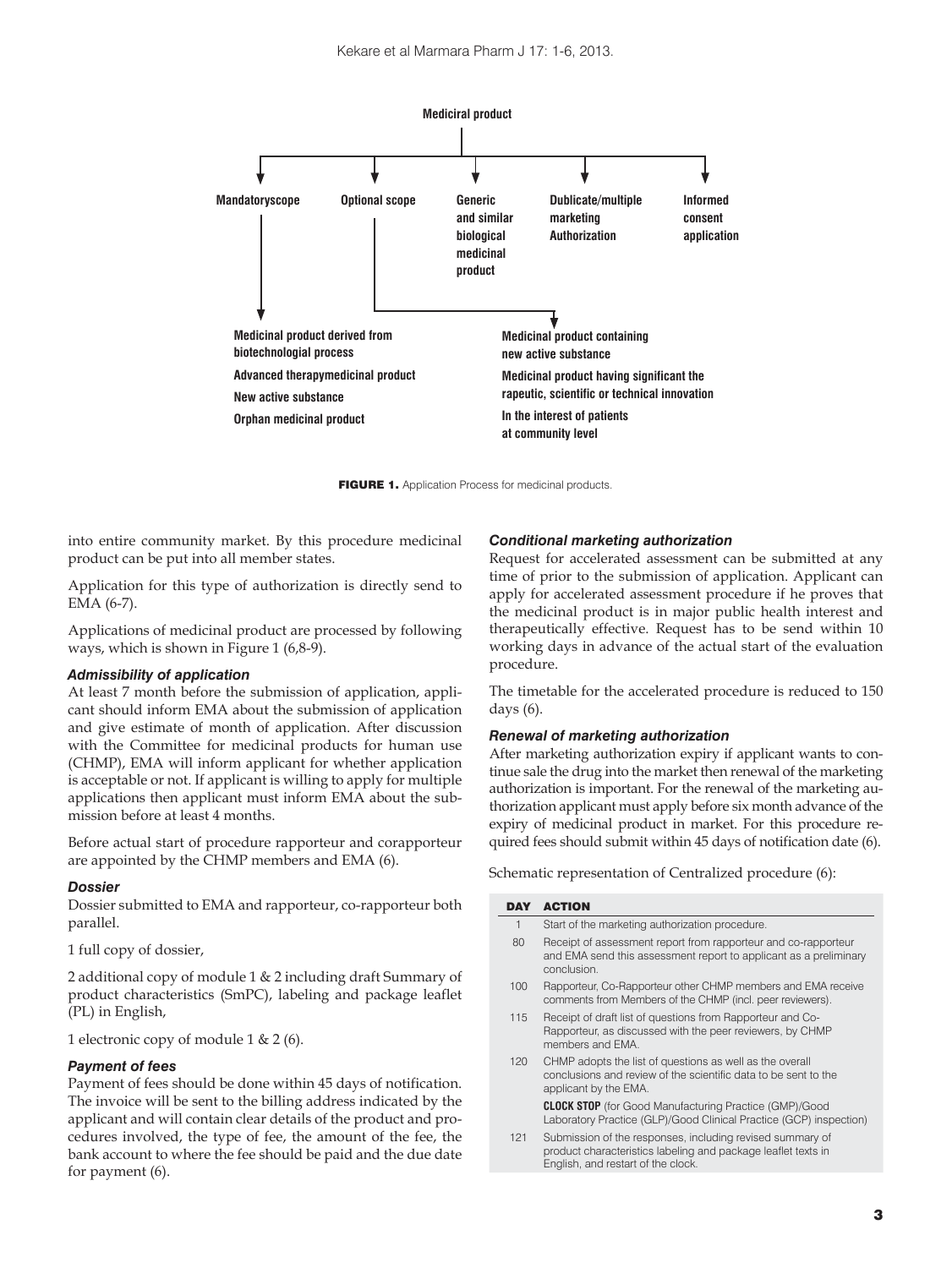### **START** ♥

**Pre-submission Meeting Request Form**

## ♥

**Pre submission meeting**

### ♥

**Positive Response**

### ♥

**Submit Invented Name (12 Month - 4 Month) Applicant Inform EMA (7 Month Before) Procedure for Multiple Applications (4 Month before) Orphan Drug (2 Month Before)**

**Applivation to appoint Rapporteur/Co-Rapporteur "Produck Team"** ♥

### ♥

**On the selected Date and time applicant submit the dossier**

### ♥

**Validation**

**Assessment report of Raporteur/Co-rapporteur (day 80)**

**Rapporteur/Co-raporteur, EMA receives comment from CHMP members (day 100)**

**Draft list of Questions from all members (day 105)**

**EMA adopts the list of questions (day 120)**

**Inspection procedure starts**

**CLOCK STOP**

**Joint response assessment report sends to applicant (day 150)** ♥

### **CLOCK STOP If oral explanation needed from the applicant (day 180)** ♥

In general the following standard timetable will apply:

| DAY        | <b>ACTION</b>                                                                                                                                                                                                                                                   |
|------------|-----------------------------------------------------------------------------------------------------------------------------------------------------------------------------------------------------------------------------------------------------------------|
| 150        | EMA sends joint Assessment Report to the applicant making<br>it clear that it only their preliminary conclusions and that it is<br>for information only.                                                                                                        |
| 170        | Deadline for comments from CHMP Members to be sent to<br>Rapporteur and Co-rapporteur, EMA and other CHMP Members.                                                                                                                                              |
| 180        | CHMP discussion and decision on the need for adoption<br>of a list of "outstanding issues" and/or an oral explanation<br>by the applicant. If an oral explanation is needed, the<br>clock is stopped to allow the applicant to prepare the oral<br>explanation. |
| 181        | Restart the clock and oral explanation (if needed).                                                                                                                                                                                                             |
| 181 to 210 | Final draft of summary of product characteristics, labeling and<br>package leaflet in English sent by applicant to the rapporteur<br>and Co-rapporteur, EMA and other CHMP members.                                                                             |
|            |                                                                                                                                                                                                                                                                 |

After adoption of a CHMP opinion, the preparation of the annexes to the Commission Decision is carried out in accordance with the following timetable:

| DAY               | <b>ACTION</b>                                                                                                                                                                                                    |
|-------------------|------------------------------------------------------------------------------------------------------------------------------------------------------------------------------------------------------------------|
| 215 at the latest | Applicant provides the EMA with summary of product<br>characteristics, labeling and package leaflet and Annex<br>A in the 20 languages.                                                                          |
| 232 at the latest | Applicant provides EMA with final translations of<br>summary of product characteristics, labeling and<br>package leaflet in the 20 languages, taking account<br>comments received from Member States by Day 229. |
| By 237            | Transmission of Opinion and Annexes in all EU<br>languages to applicant, Commission and Members of<br>the Standing Committee, and Norway and Iceland.                                                            |
| By 246            | Applicant provides EMA with one final full color 'worst-<br>case' mock-up of outer and inner packaging for each<br>pharmaceutical form.                                                                          |

### *Flow chart of centralized procedure*

Insert Flow char for centralized procedure

### 2. MUTUAL RECOGNITION PROCEDURE

This procedure is use to obtain marketing authorization in more than one member state where the medicinal product is already authorized in any member state at the time of application.

After first marketing authorization of medicinal product approved by community, applicant may request for one or more member states marketing authorization. After getting first marketing authorization, it is easier to get for further member states because medicinal product is already exist in European market and it helps to prove that product is therapeutic effective.

### *Action following the submission of the application*

- Reference Member State (RMS) prepares and updates assessment report
- Validation of the application by Concerned member states (CMS)
- Start of the 90-day period for approval by the concerned Member States
- Clarification and dialogue Operating procedure
- Recognition of the marketing authorization (mutual recognition) and granting of national authorizations (10).

Mutual recognition procedure is as follows:

| Approx. 90 days<br>hefore sub, to CMS | Applicant requests RMS to update Assessment Report<br>(AR) and allocate procedure number.                                                                                                                                                                                                                                     |
|---------------------------------------|-------------------------------------------------------------------------------------------------------------------------------------------------------------------------------------------------------------------------------------------------------------------------------------------------------------------------------|
| Day -14                               | Submission the dossier to CMSs and validation. RMS<br>circulates the AR to CMSs.                                                                                                                                                                                                                                              |
| Day 0                                 | RMS starts the procedure                                                                                                                                                                                                                                                                                                      |
| Day 50                                | Comments to the RMS and applicant by CMSs.                                                                                                                                                                                                                                                                                    |
| Day 60                                | Applicants response document to CMSs and RMS                                                                                                                                                                                                                                                                                  |
| <b>Until Day 68</b>                   | RMS send assessment of response document to CMSs.                                                                                                                                                                                                                                                                             |
| Day 75                                | Remaining comments from CMSs to RMS and<br>applicant. A break-out session can be organised<br>between day $73 - 80$ ).                                                                                                                                                                                                        |
| Day 85                                | CMSs send any remaining comments to RMS and applicant.                                                                                                                                                                                                                                                                        |
| Day 90                                | CMSs notify RMS and applicant of final position.<br>If consensus is reached, the RMS closes the procedure<br>and If not reached then the points for disapproval<br>submitted by CMS(s) are referred to Co-ordination<br>Group for Mutual Recognition and Decentralised<br>Procedures - Human (CMD(h)) by the RMS within 7days |
| Day 150                               | For procedures referred to CMD(h):<br>If consensus is reached at the level of CMD(h),<br>procedure closed and if not reached then, RMS refers<br>the matter to CHMP for arbitration                                                                                                                                           |
| 5 days after close<br>of procedure    | Applicant sends high quality national translations of<br>SmPC, PL and labeling to CMSs and RMS.                                                                                                                                                                                                                               |
| 30 days after close<br>of procedure   | Granting of national marketing authorizations in the<br>CMSs.                                                                                                                                                                                                                                                                 |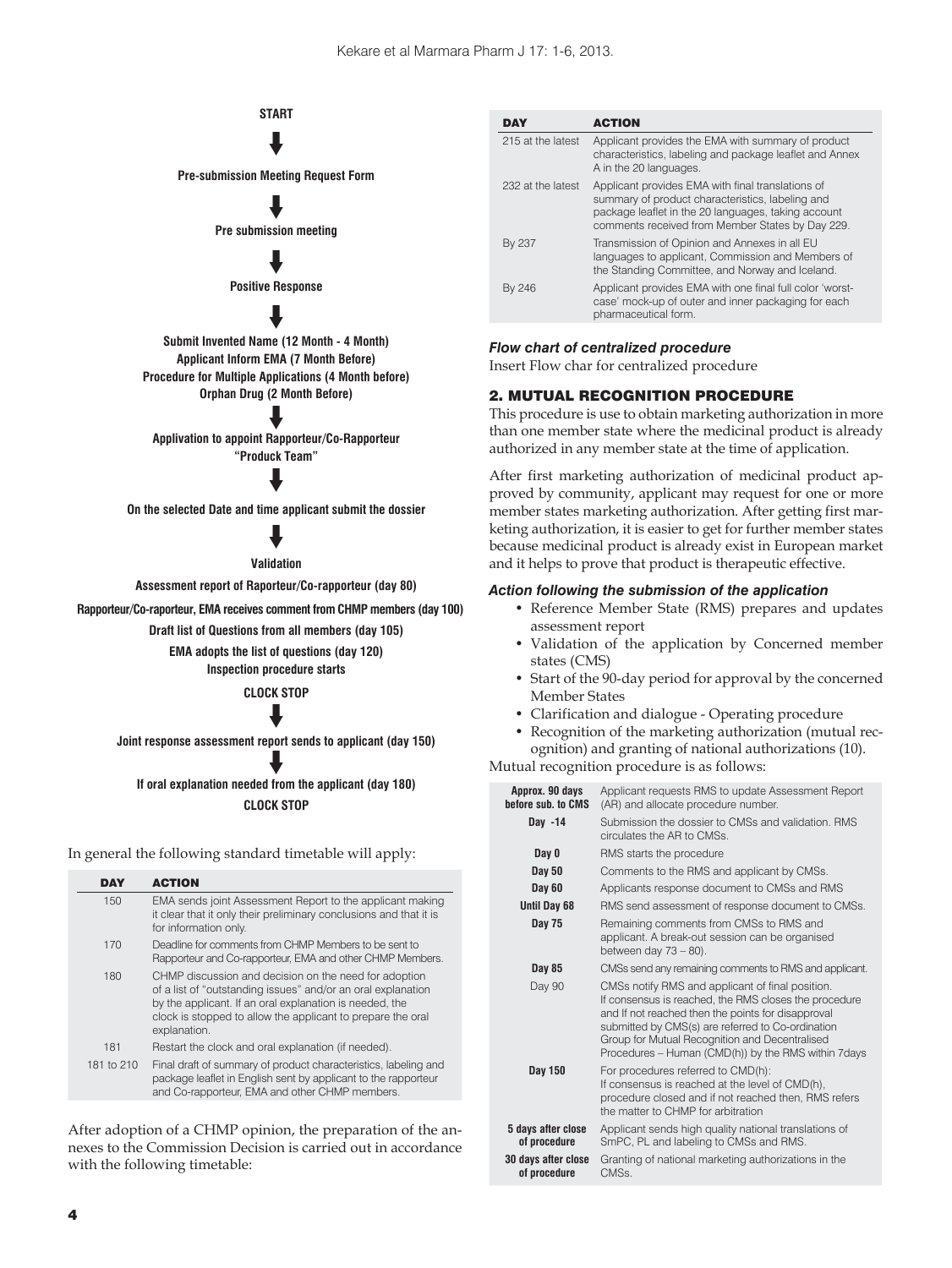### *Flow chart of the Mutual Recognition Procedure*

Insert Flowchart for Mutual Recognition procedure

### 3. DECENTRALIZED PROCEDURE

This procedure is used to obtain marketing authorization in more than one member state but at the time of application medicinal product should not be approved in any member state.

Decentralized procedure is consisting of majorly five steps;

- 1. Pre-procedural step
- 2. Assessment step I
- 3. Assessment step II
- 4. Discussion at coordinal group level
- 5. National marketing authorisation step (10).

Decentralized procedure is as follows:

| <b>Before Day -14</b>      | Applicant discussions with RMS and RMS allocates<br>procedure no.                                                                                                             |
|----------------------------|-------------------------------------------------------------------------------------------------------------------------------------------------------------------------------|
| Day $-14$                  | Submission of the dossier to the RMS and CMSs.                                                                                                                                |
| <b>Assessment step I</b>   |                                                                                                                                                                               |
| Day 0                      | RMS starts the procedure                                                                                                                                                      |
| <b>Day 70</b>              | RMS forwards the Preliminary Assessment Report<br>(PrAR) to CMSs                                                                                                              |
| Until Day 100              | CMSs send their comments to the RMS                                                                                                                                           |
| Until Day 105              | Consultation between RMS and CMSs and<br>applicant. If consensus not reached RMS stops the<br>clock and ask applicant to respond questions and<br>supplementation to dossier. |
| <b>Clock-off period</b>    | Applicant sends the response document to the<br>RMS and CMSs within a recommended period of 3<br>months, which could be extended if justified.                                |
| Day 106                    | Valid submission of the response of the applicant<br>received. RMS restarts the procedure.                                                                                    |
| Day 106 - 120              | RMS updates PrAR to prepare Draft Assessment<br>Report (DAR) draft SPC, draft labeling and draft PL<br>to CMSs.                                                               |
| Day 120                    | If consensus reached procedure closed and start of<br>national step.                                                                                                          |
| <b>ASSESSMENT STEP II</b>  |                                                                                                                                                                               |
| Day 120 (Day 0)            | If consensus not reached RMS sends the DAR,                                                                                                                                   |
|                            | draft SPC, draft labeling and draft PL to CMSs                                                                                                                                |
| Day 145 (Day 25)           | CMSs sends final comments to RMS                                                                                                                                              |
| Day 150 (Day 30)           | If consensus reached procedure closed.                                                                                                                                        |
| Until 180 (Day 60)         | If consensus is not reached by day 150, RMS to<br>communicate with applicant and ask for additional<br>information.                                                           |
| Until Day 205 (Day85)      | Breakout Group of involved Member States reaches<br>consensus on the matter.                                                                                                  |
| Day 210 (Day 90)           | Closure of the procedure.                                                                                                                                                     |
| Day 210 (at the latest)    | If consensus was not reached at day 210, points of<br>disagreement will be referred to the Co-ordination<br>group for resolution.                                             |
| Day 270 (at the latest)    | Final decision by Co-ordination Group with referral<br>to CHMP/CVMP for arbitration in case of unsolved<br>disagreement.                                                      |
| <b>NATIONAL STEP III</b>   |                                                                                                                                                                               |
| Dav<br>110/125/155/215/275 | Applicant sends high quality national translations of<br>SPC, labeling and PL to CMS and RMS.                                                                                 |
| Day 135/150/180/240        | Granting of national marketing authorisation in RMS<br>and CMSs if no referral to the Co-ordination group.                                                                    |

CVMP.



### *Flow chart of the Decentralized Procedure*

Insert flowchart for decentralized procedure

### 4. NATIONAL PROCEDURE

If the applicant want to get the marketing authorization in only one member state then application should be made to national competent authority of respective member state where marketing authorization is sought. In this case while taking the national marketing approval, medicinal product should not be approved in other member state under same sponsor.